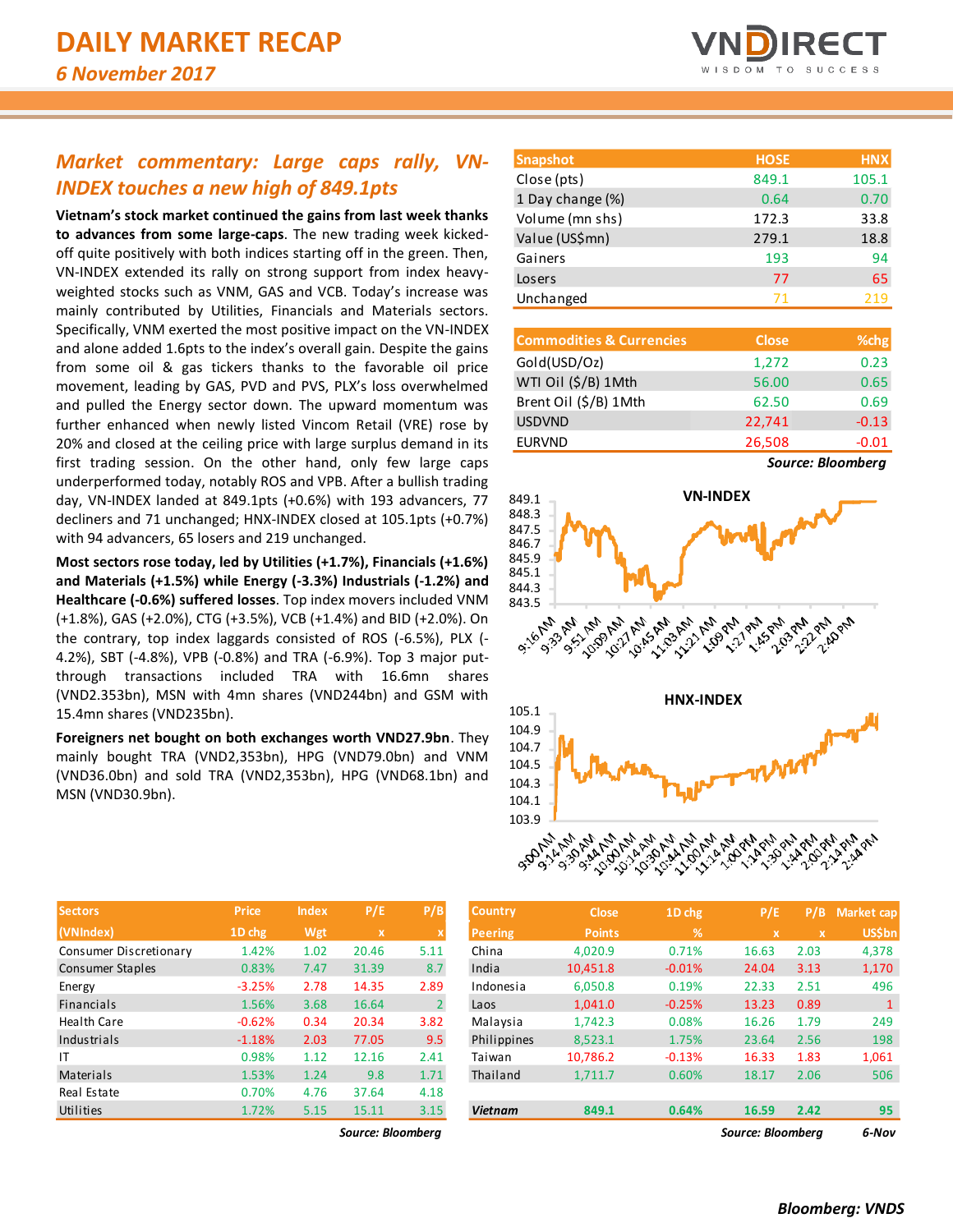

#### **Market News**

**Oil climbed further from the highest close in two years as an anti-graft probe in Saudi Arabia was seen to consolidate power in the hands of Crown Prince Mohammed bin Salman, who has backed OPEC-led output cuts**. Futures rose as much as 1.2% in New York, gaining for a third session. Saudi Arabia's King Salman ordered the purge of royals and top officials in the world's biggest crude exporter, including a member of the royal council overseeing the state oil company and one of its directors. In the U.S., the rig count dropped to the lowest level since May, according to Baker Hughes. The crown prince "has already been outspoken in his support for an extension to the current OPEC cuts," said Edward Bell, an analyst at Emirates NBD Bank PJSC. "As one of the world's largest producers and exporters undergoes a transformation of its economy, some uncertainty and political risk is bound to be encountered along the way, which would be supportive for prices." Oil has risen for four straight weeks on signs that global inventories are shrinking and the OPEC and allied producers will extend their glut- reduction accord beyond its March expiry. *(Bloomberg)*

**Total assets of Vietnam's banking system touched more than VND9.25 quadrillion (US\$407.5bn) by the end of August, an increase of 8.79% over the beginning of this year, statistics from the State Bank of Vietnam (SBV) show**. Assets of seven State-owned banks rose 8.69% to nearly VND4.2 quadrillion, accounting for 45.4% of the total number. State-owned banks where the State holds the majority stake include Agribank, Vietcombank, Vietinbank, Bank for Investment and Development of Vietnam (BIDV), Vietnam Construction Bank, GPBank and Ocean Bank. Meanwhile, assets of joint-stock commercial banks stood at more than VND3.72 quadrillion, up 8.75%. Total assets of finance and financial leasing companies were a little more than VND134trl ending August, but this group witnessed the strongest asset growth of more than 17.2%. Only Co-operative Bank of Vietnam saw its assets fall by 1.36%. Ending August, total charter capital of the whole banking sector hit VND505.3trl, up 3.45% compared to the start of the year. *(En.vietnamplus.vn)*

**CSOM opens APEC 2017 economic leaders' week in Da Nang.** The Concluding Senior Officials' Meeting (CSOM) convened in the central city of Da Nang on November 06, kicking off the APEC 2017 Economic Leaders' Week. The two-day meeting will be chaired by Bui Thanh Son, Vietnamese Deputy Minister of Foreign Affairs and APEC 2017 SOM Chair. In his opening remark, Son said this year presented both difficulties and opportunities to APEC cooperation. The meeting will focus on two key objectives: reviewing the progress of APEC cooperation this year to be reported to APEC leaders, and finalizing the APEC Ministerial Meeting (AMM) statement and the APEC Economic Leaders' Meeting (AELM) Declaration. He urged senior officials to use this meeting in the most constructive way to discuss all standing issues. The SOM1 was held in the central province of Khanh Hoa in February while the SOM2 took place in Hanoi in May and the SOM3 in Ho Chi Minh City in September. *(En.vietnamplus.vn)*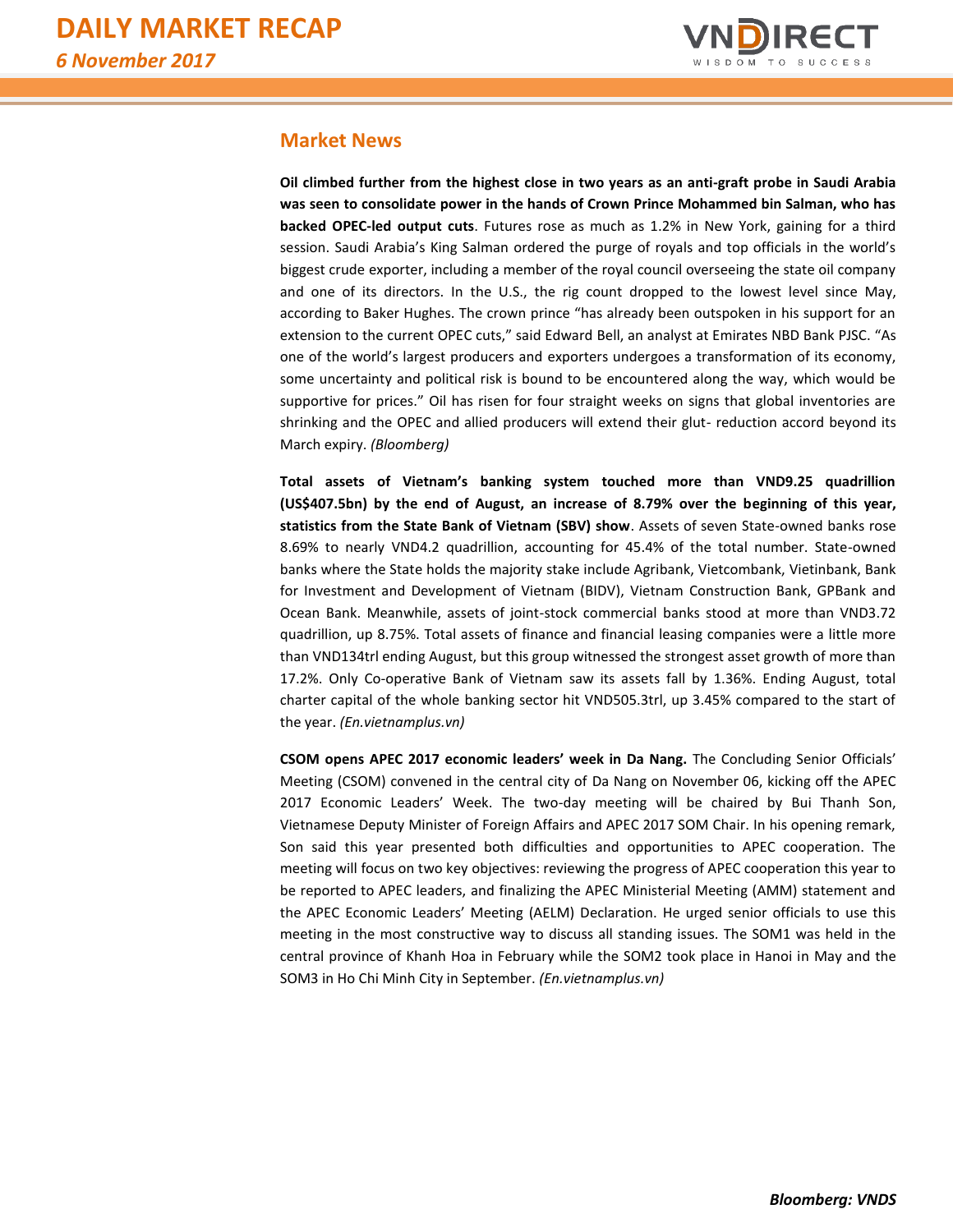

## **Coverage Universe Updates**

#### **Vincom Retail (VRE VN) debuts on the HOSE with a bang**

#### **Overbought for the first trading day**

Vincom Retail JSC (VRE) reached ceiling on its first trading day, touching VND40,550/share (+20%) versus the initial reference price of VND 33,800/share. However, trading volume was negligible with only 800 shares transferred while there were over 11mn shares were overbought at close. Vingroup (VIC) and related parties currently hold 58.87% ownership officially, although we heard that the true ownership of VIC and all related parties is closer to 74.2%, post listing. WP Investment and Credit Suisse AG hold 15.17% and 5.06% respectively. Therefore, we estimate that the free float shares are only around 5.5%.

At the current price of VND40,550/share, VRE is trading at a forward P/B of 2.94x, which implies a discount of around 17% compared to peers in South East Asia. We expect the price to continue to rise and narrow the relative valuation gap with regional peers.

#### **Giant in retail leasing segment**

Vincom Retail JSC, established in April 2012, is a subsidiary of Vingroup (VIC HSX). The company focuses on developing retail leasing products as part of Vingroup's mixed-used project development business. Vincom Retail has a total portfolio of 40 malls covering 21 provinces and cities across Vietnam, under the following four brand names: Vincom Center, Vincom Mega Mall, Vincom Plaza and Vincom+. As of June 2017, total gross floor area (GFA) amounted to 1.1mn sqm. VRE is developing a further 73 projects which across 29 provinces and cities with a total GFA of 1.3mn sqm.

|                         | 2012 | 2013 | 2014 | 2015 | 2016  | 1H2017 |
|-------------------------|------|------|------|------|-------|--------|
| No. of shopping centers | 5    | 5    | 6    | 21   | 31    | 40     |
| GFA ('000 sqm)          | 132  | 483  | 514  | 883  | 1,026 | 1,100  |

Source: Vincom Retail

The company dominates the retail leasing market in Hanoi and HCMC with market shares of 75% and 43% respectively, based on GFA. The company's GFA is three-fold that of its biggest competitors.

| Top four retail leasing developers in Vietnam |                           |                |  |  |  |  |  |
|-----------------------------------------------|---------------------------|----------------|--|--|--|--|--|
| <b>Retail leasing developers</b>              | No. of commercial centers | GFA ('000 sqm) |  |  |  |  |  |
| Vincom                                        | 40                        | 1,134          |  |  |  |  |  |
| Aeon                                          | 4                         | 365            |  |  |  |  |  |
| Lotte                                         | 13                        | 274            |  |  |  |  |  |
| Parkson                                       | 6                         | 137            |  |  |  |  |  |

Sources: Vincom Retail, Colliers International.

#### **Solid improvement in occupancy rate**

The company saw a sustained rise in blended occupancy rates across its properties despite the rapid ramp-up in GFA. Occupancy grew from 79% in 2014 to touch 89% in 1H2017.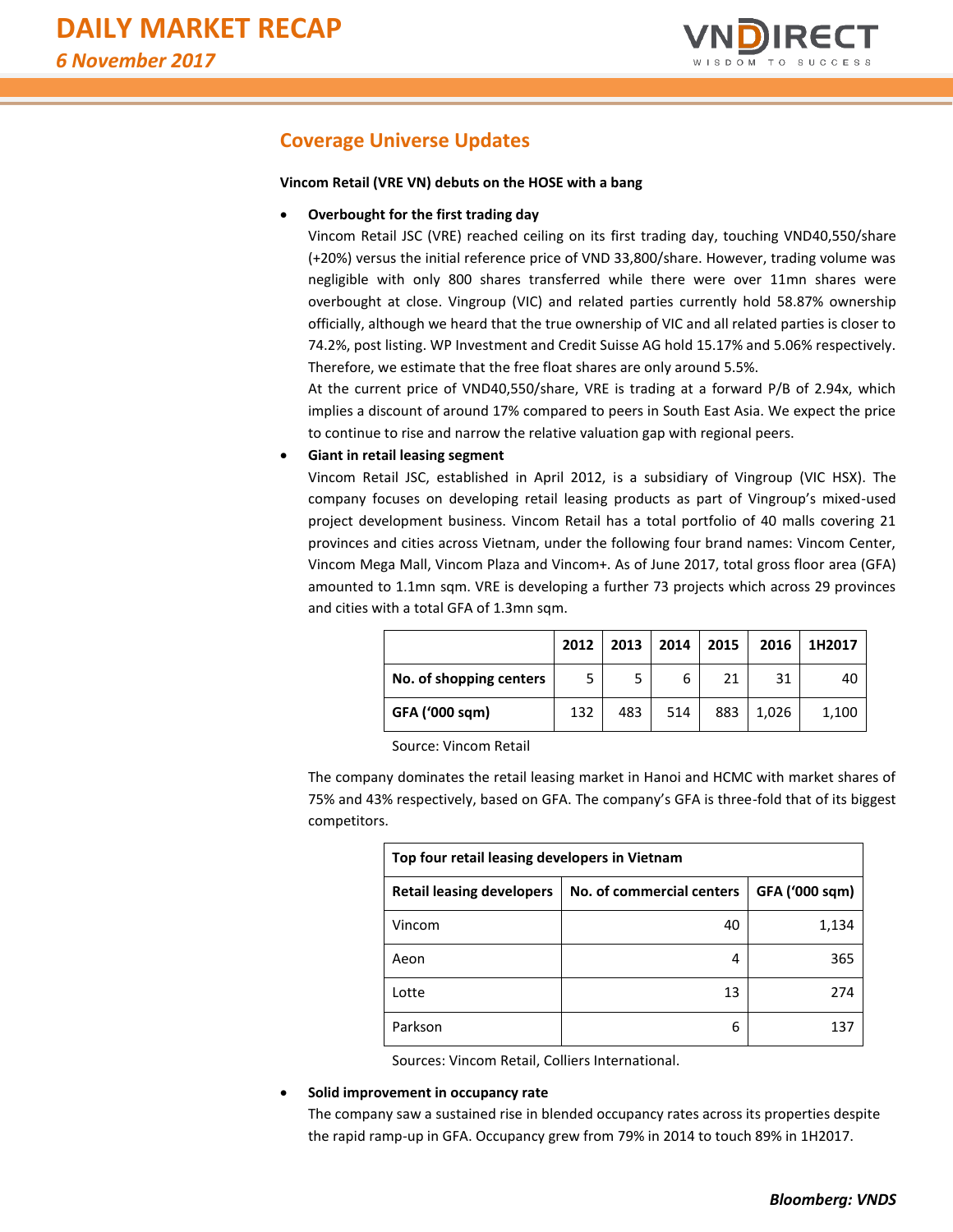



One of the reasons for the high occupancy rate is that an occupancy on 35-40% of total GFA is guaranteed through rentals to companies within the group (Vinmart, Vinpro).

 **A hybrid business model generates synergies and helps augment cash flow** Sales from residential products have contributed a large proportion in VRE's profit since 2015. VRE develops residential products like shop-house/apartment/office as a part of its commercial real estate projects. This could bring more value in terms of (1) additional revenue and profit from sales of high-margin products, (2) a captive audience and assured traffic to its retail properties and (3) additional cash flow to finance its commercial center projects.



**Early stage of retail market development in Vietnam ensures sustained growth**

- **Urbanization rising rapidly from a low base**. Vietnam has a low urbanization rate of 35% but this is increasing at a rate of 2-3 percentage points per year, among the fastest rate of change in South East Asia. Further urbanization and expansion of urban areas will spur demand for new retail floor space and increase retail catchment areas.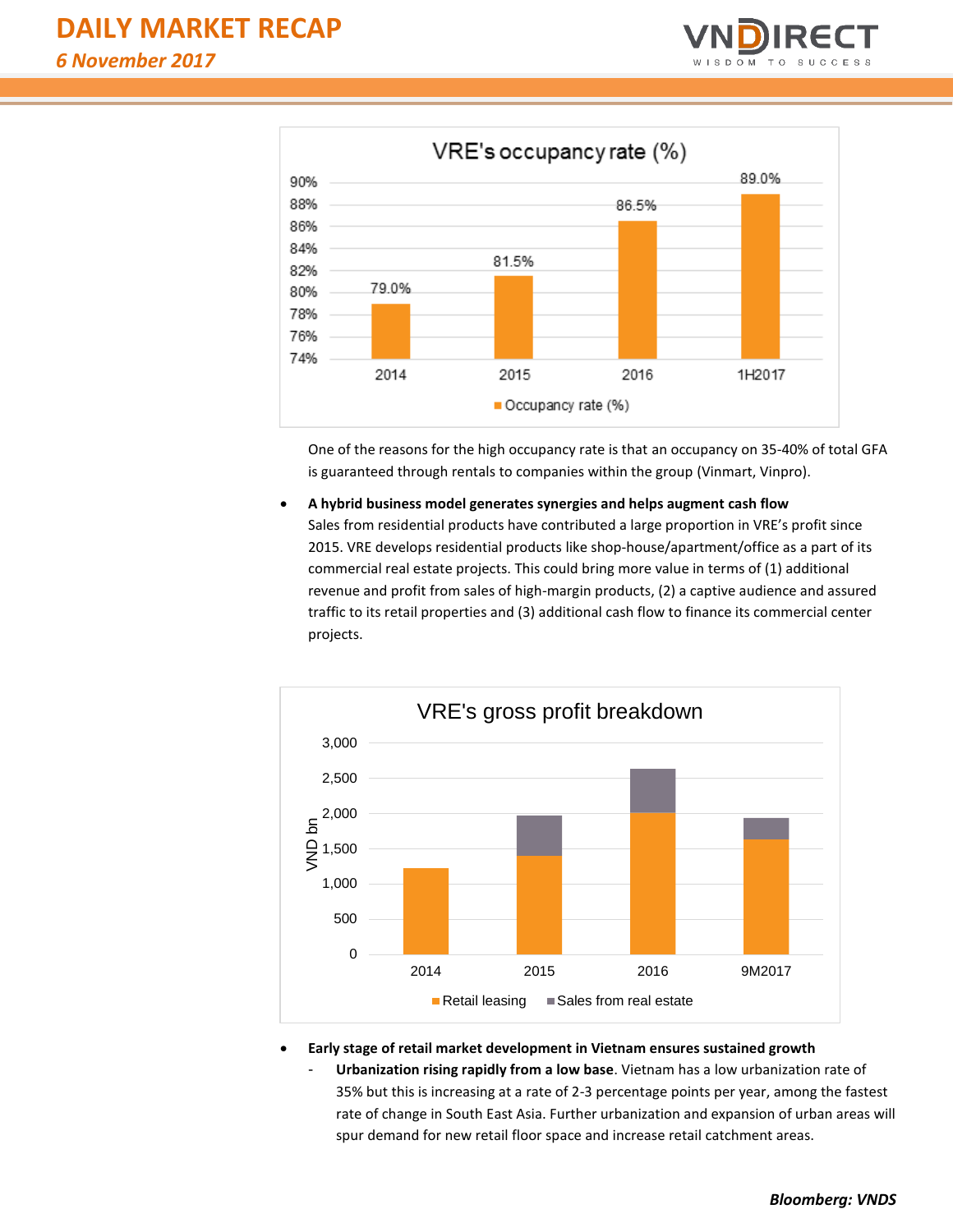

- **Middle class population growing rapidly**. ANZ believes that the growth rate of the Vietnamese middle class is the fastest in Asia. It is estimated that 2 million Vietnamese are joining the middle class every year.

## **Notable Corporate Events**

**Hoa Binh Construction Group JSC (HBC VN) – business activity:** HBC has announced to win two construction bidding with total value of VND2,287bn. Accordingly, the joint venture between Kajima – HBC was assigned to be the Design & Build (D&B) contractor for AEON Mall Ha Dong project with the value of VND2,053bn. Besides, HBC will be the main contractor for the basement and frame package (worth VND234bn) of Risemount Apartment Da Nang project. *(Hsx.vn)*

**Sai Gon Thuong Tin Commercial JSB (STB VN) – shareholder's activity:** Chairman Duong Cong Minh has registered to buy 2mn shares via put-through and order-matching methods from Nov 10 to Dec 09. If successful, his stake will increase from approx. 60.6mn shares to nearly 62.6mn shares (equivalent to 3.32% of STB's charter capital). *(Cafef.vn and Hsx.vn)*

**Vietnam Electricity Construction JSC (VNE VN) – share repurchase:** VNE has registered to buy back a maximum of 6.9mn shares from Nov 16 to Dec 15 via put-through and order-matching methods. Before the transaction, the company holds 1,598,920 treasury shares. *(Cafef.vn)*

**Da Nang Rubber JSC (DRC VN) – 4Q2017 business plan and dividend payment:** DRC's BoD has announced its 4Q2017 business plan of VND1,000bn in net revenue and VND23bn in EBT. Accordingly, DRC will generate EBT of VND186bn for the year 2017 (completing 34.4% of annual goal). Besides, DRC's BoD has announced the plan to pay 2017 cash dividend of VND500/share. The payment will be made before Dec 15. *(Ndh.vn)*

*<to be continued>*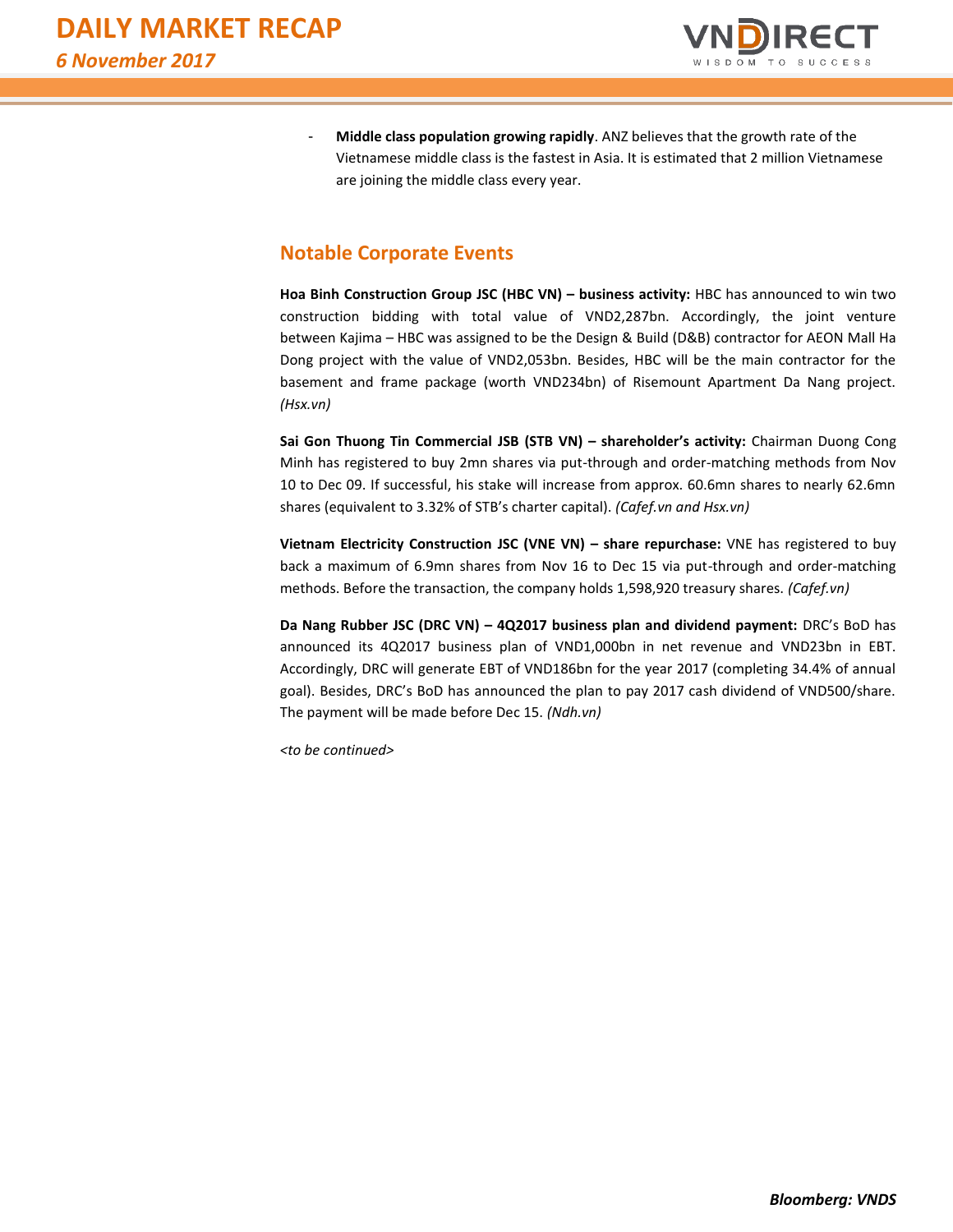

#### **COVERAGE SUMMARY**

| <b>Ticker</b>            | <b>Adjusted</b><br>price | <b>Adjusted</b><br>target price | <b>Upside</b>  | Recom-<br>endation | <b>Investment thesis summary/Update</b>                                                                                                                                                                                                                                                                                                                                                                                                                                                            | Latest<br>report    |
|--------------------------|--------------------------|---------------------------------|----------------|--------------------|----------------------------------------------------------------------------------------------------------------------------------------------------------------------------------------------------------------------------------------------------------------------------------------------------------------------------------------------------------------------------------------------------------------------------------------------------------------------------------------------------|---------------------|
| PC1                      | 33,600                   | 42,100                          | 25.3%          | ADD                | Positive outlook for 2018 with surge in revenue thanks to: (1) New contribution from<br>My Dinh Plaza II and (2) commissioning of two new hydropower plants in Q4, 2017.                                                                                                                                                                                                                                                                                                                           |                     |
| HBC                      | 54,900                   | 71,600                          | 30.4%          | ADD                | 1. Large contract back-log to drive double-digit growth until 2019<br>2. Balance sheet to improve after planned private placement of 18mn shares (14%).                                                                                                                                                                                                                                                                                                                                            |                     |
| <b>LPB</b>               | 12,700                   | 17,200                          | 35.4%          | <b>ADD</b>         | 1. Unique distribution advantage with more than 1000 PTOs across country. Will be able<br>to maintain strong credit growth thanks to good capital buffer (CAR ~13%) and strong<br>liquidity (LDR $^{\sim}80\%$ ).<br>2. FY17 YE P/B of 1.0x, cheap relative to peers.                                                                                                                                                                                                                              | <b>Link</b>         |
| <b>VHC</b>               | 44,600                   | 68,000                          | 52.5%          | ADD                | 1. Manufacturing capacity will increase by 40% by 2018<br>2. The largest market, US, will probably regain its growth momentum into next year<br>3. Input price could decrease and become more stable in 2018                                                                                                                                                                                                                                                                                       | Link                |
| <b>TDH</b>               | 13,600                   | 15,900                          | 16.9%          | <b>ADD</b>         |                                                                                                                                                                                                                                                                                                                                                                                                                                                                                                    |                     |
| <b>CTD</b>               | 238,000                  | 249,028                         | 4.6%           | <b>HOLD</b>        | 1. Leading firm in construction sector with blue-chip client base.<br>2. Revenue from new contracts will ensure growth for the next two years. Projected<br>revenue and earnings growth of 43.9% and 39.8%, respectively in 2017.<br>3. Rising contribution of design and build (D & B) projects to touch 50% of total revenue<br>should lift blended margins. D&B contracts' average GM of 10% and traditional contract<br>of 6-7%. D&B's                                                         | <u>Link</u>         |
| <b>DCM</b>               | 12,250                   | 16,200                          | 32.2%          | ADD                | 1. Recovery in ASP (+6% in 2017 from low level in '16) and volume (+9% in 2017,<br>supported by exporting activities), driven by recovery in agriculture sector and global<br>urea price cycle.<br>2. Gas price subsidy from PVN until the end of 2018 (guaranteeing ROE at minimum<br>12%), preferential income tax rate of 5%<br>3. Possible change in VAT policy could reduce COGS and improve margins by 2-3% pts.<br>4. PVN plans to divest 24.6% stake by 2018 which will add to free-float. |                     |
| PTB                      | 129,400                  | 133,400                         | 3.1%           | <b>HOLD</b>        |                                                                                                                                                                                                                                                                                                                                                                                                                                                                                                    | <b>Link</b>         |
| VJC                      | 113,500                  | 139,600                         | 23.0%          | <b>ADD</b>         | 1. NLG is well aligned with the new property market orientation. NLG focuses on<br>durable-demand products (affordable and social apartments and landed properties).<br>2. FY2017 net revenue is forecasted at VND3,454 billion (+36.3% yoy) and NPATMI at                                                                                                                                                                                                                                         | <b>Link</b>         |
| <b>NLG</b>               | 27,800                   | 31,850                          | 14.6%          | HOLD               | VND544 billion (+58% yoy). For 2018, revaluation of Hoang Nam project will secure<br>strong EAT growth. However, the share price is reasonable this year.<br>3. Upside for the stock will come in 2018 as major projects are going to be executed.                                                                                                                                                                                                                                                 | <b>Link</b>         |
| <b>IMP</b>               | 63,200                   | 70,600                          | 11.7%          | <b>HOLD</b>        |                                                                                                                                                                                                                                                                                                                                                                                                                                                                                                    | <b>Link</b>         |
| PNJ                      | 108,000                  | 113,500                         | 5.1%           | HOLD               | 1. Largest jewelry retailer with rapid retail footprint expansion<br>2. Robust SSSG in 2017 (25%) and target SSSG FY18 of 12%.<br>3. FY17 EAT is forecasted to grow by 77.8%, 44% for FY18.                                                                                                                                                                                                                                                                                                        | <b>Link</b>         |
| <b>ACV</b>               | 69,800                   | 83,700                          | 19.9%          | <b>ADD</b>         | 1. Passenger throughput could grow at more than 15% in the next few years<br>2. Domestic passenger fees will increase by 22.7% yoy in 2018, FY18 EAT to touch<br>VND5,072b (+46.5%)<br>3. 2018 EV/EBITDA 11.9x, below peers average of 15x                                                                                                                                                                                                                                                         | <b>Link</b>         |
| BFC                      | 35,500                   | 43,338                          | 22.1%          | ADD                | 1. Leading NPK producer in terms of capacity (current 925k tons, could add 200k tons<br>more in the North) and market share (15-16%)<br>2. Long-term growth from expansion strategy to Northern Vietnam (+20%/year in<br>volumes) and overseas market (Cambodia)                                                                                                                                                                                                                                   |                     |
| <b>VNR</b>               | 24,000                   | 25,443                          | 6.0%           | <b>HOLD</b>        |                                                                                                                                                                                                                                                                                                                                                                                                                                                                                                    |                     |
| <b>TCM</b><br><b>DRI</b> | 25,200<br>11,600         | 31,082<br>18,325                | 23.3%<br>58.0% | ADD<br><b>ADD</b>  | 1. Low production cost (40% below the peer average) due to higher tapping yield and<br>cheap labor.<br>2. Natural rubber price (ASP) is still in recovery mode and expected to rise 25% yoy in<br>2017 with this ASP increase not really reflected in DRI's valuation due to negative<br>sentiment on the stock<br>3. Attractive valuation and first dividend payment for FY17 expected to be<br>VND1,000/share (VND500/share already advanced in Sep 17).                                         | Link<br><u>Link</u> |
| <b>DPM</b>               | 20,250                   | 24,519                          | 21.1%          | ADD                | 1. Gross margin fluctuates following movement in oil prices, 1H17 performance hurt by<br>the sharp increase in oil/gas input price<br>2. NH3-NPK expansion projects will contribute to revenue and profit starting from 2018<br>(expected VND1.2-2trl in revenue and VND150-300bn in profit)<br>3. DPM would benefit the most in case a change in VAT policy is approved (gross margin<br>$+3-4%$ pts.)<br>4. PVN plans to divest 8.6% stake by 2018                                               | <u>Link</u>         |
| <b>NVL</b><br>QNS        | 61,400<br>65,800         | 69,500<br>95,006                | 13.2%<br>44.4% | <b>HOLD</b><br>ADD | 1. QNS is a dominant producer of soy milk with 85% market share in the packaged                                                                                                                                                                                                                                                                                                                                                                                                                    | <b>Link</b><br>Link |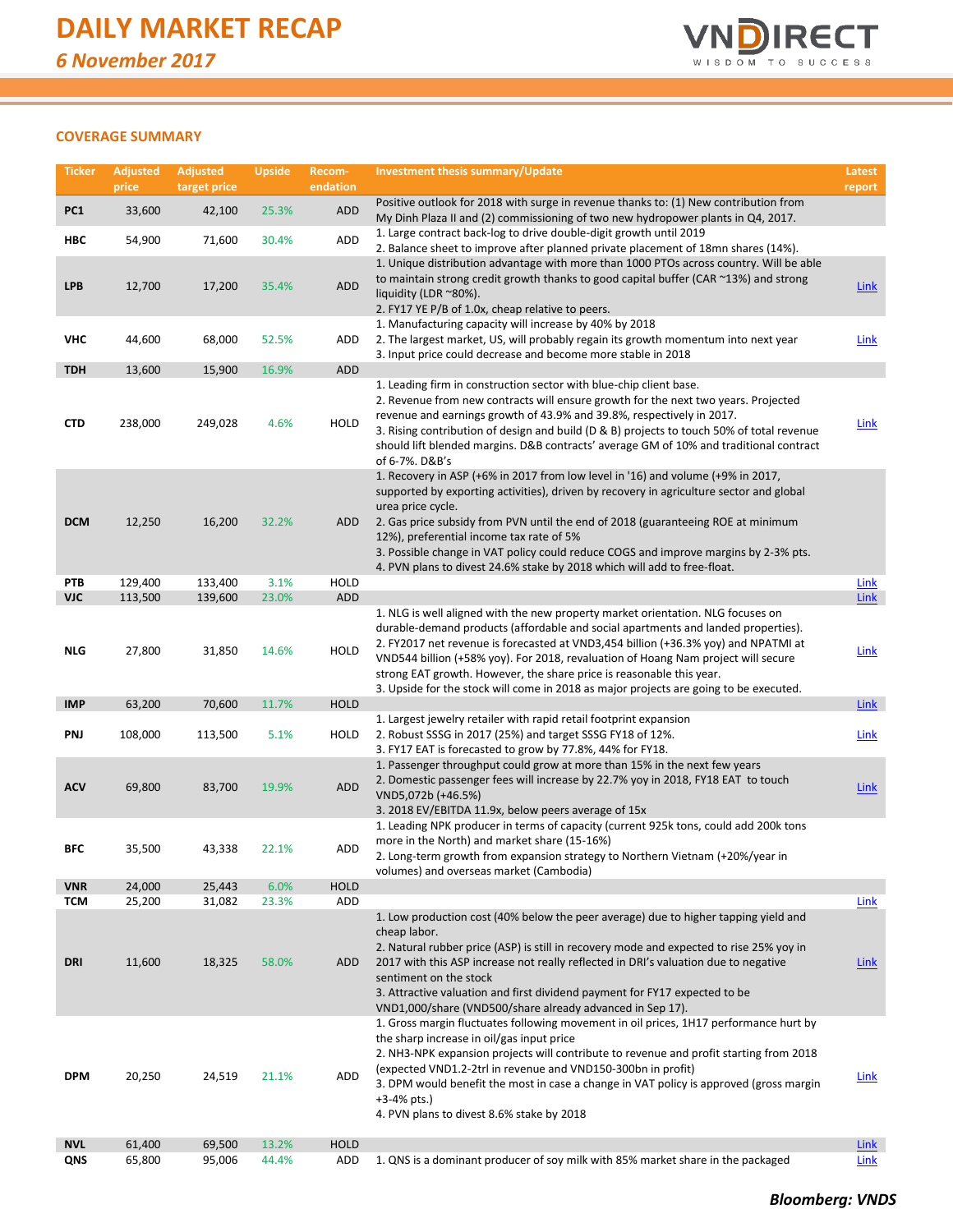*6 November 2017*



| <b>Ticker</b> | <b>Adjusted</b><br>price | <b>Adjusted</b><br>target price | <b>Upside</b> | Recom-<br>endation | Investment thesis summary/Update                                                                                                                                                                                                                                                                                                                                                                                   | Latest<br>report |
|---------------|--------------------------|---------------------------------|---------------|--------------------|--------------------------------------------------------------------------------------------------------------------------------------------------------------------------------------------------------------------------------------------------------------------------------------------------------------------------------------------------------------------------------------------------------------------|------------------|
|               |                          |                                 |               |                    | segment.<br>2. One of the most profitable F&B companies in term of ROE (FY16 ~43.3%) and ROA<br>(FY16 ~25%).<br>3. - Manufacturing capacity addition is the next engine for growth: an increase by 30%<br>of soymilk capacity and 50% of sugar refine capacity<br>4. Current PE TTM is 9.7x, relatively attractive vs peers.                                                                                       |                  |
| <b>SBV</b>    | 45,000                   | 56,052                          | 24.6%         | <b>ADD</b>         | 1. SBV is the leading company in the marine rope and cordages niche market and has a<br>great brand which gives it pricing power.<br>2. Fishermen are shifting to offshore fishing, thereby boosting demand for higher<br>quality rope products which SBV specializes in.<br>3. A 40% jump in manufacturing capacity starting in 4Q will ease capacity constraints<br>and lay the foundation for continued growth. | Link             |
| <b>CTG</b>    | 19,400                   | 20,700                          | 6.7%          | HOLD               |                                                                                                                                                                                                                                                                                                                                                                                                                    |                  |
| <b>ACB</b>    | 30.800                   | 29.800                          | $-3.2%$       | <b>HOLD</b>        |                                                                                                                                                                                                                                                                                                                                                                                                                    |                  |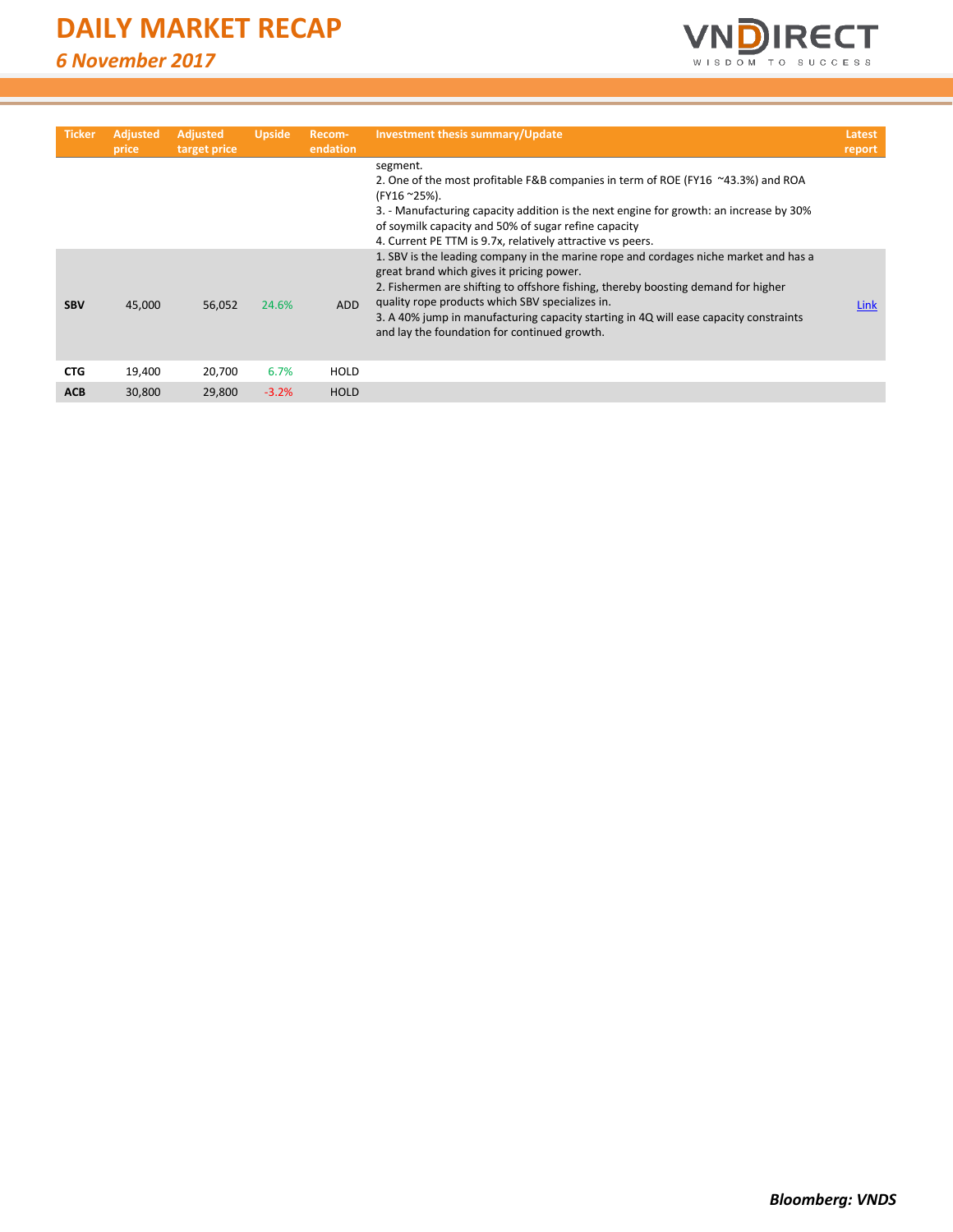

### **MARKET MOVEMENTS**

| <b>HOSE</b>                      |                   |       |      |         |              |  |  |  |  |  |
|----------------------------------|-------------------|-------|------|---------|--------------|--|--|--|--|--|
| <b>VND</b><br><b>Top gainers</b> |                   |       |      |         |              |  |  |  |  |  |
| <b>Ticker</b>                    | <b>Last Price</b> | Chg   | %chg | Vol.    | <b>Index</b> |  |  |  |  |  |
|                                  |                   |       |      |         | impact       |  |  |  |  |  |
| <b>CMX</b>                       | 4,280             | 280   | 7.0  | 71,510  | 0.001        |  |  |  |  |  |
| <b>CCL</b>                       | 3,530             | 230   | 7.0  | 257,980 | 0.003        |  |  |  |  |  |
| HAI                              | 7,990             | 520   | 7.0  | 3.56MLN | 0.023        |  |  |  |  |  |
| HU1                              | 8,170             | 530   | 6.9  | 21,650  | 0.002        |  |  |  |  |  |
| HII                              | 31,650            | 2,050 | 6.9  | 145.080 | 0.011        |  |  |  |  |  |

| <b>Top losers</b> |                   |          |        |        | <b>VND</b> | <b>Top losers</b> |                   |          |         |        | <b>VND</b> |
|-------------------|-------------------|----------|--------|--------|------------|-------------------|-------------------|----------|---------|--------|------------|
| <b>Ticker</b>     | <b>Last Price</b> | Chg      | %chg   | Vol.   | Index      | <b>Ticker</b>     | <b>Last Price</b> | Chg      | %chg    | Vol.   | Index      |
|                   |                   |          |        |        | impact     |                   |                   |          |         |        | impact     |
| <b>TRA</b>        | 123,300           | $-9.200$ | $-6.9$ | 28.590 | $-0.144$   | DL1               | 38.700            | $-4,300$ | $-10.0$ | 9,820  | 0.000      |
| H <sub>U3</sub>   | 9,820             | $-730$   | $-6.9$ | 9.770  | $-0.003$   | <b>DST</b>        | 16,200            | $-1,800$ | $-10.0$ | 34,010 | 0.000      |
| SC <sub>5</sub>   | 28,900            | $-2,100$ | $-6.8$ | 110    | $-0.012$   | PIV               | 16,200            | $-1,800$ | $-10.0$ | 8,650  | 0.000      |
| <b>SPM</b>        | 13,800            | $-1,000$ | $-6.8$ | 1,420  | $-0.005$   | <b>NHC</b>        | 34,500            | $-3,800$ | $-9.9$  | 210    | 0.000      |
| <b>RIC</b>        | 6,720             | $-480$   | $-6.7$ | 20     | $-0.005$   | POT               | 18,500            | $-2,000$ | $-9.8$  | 30,174 | 0.000      |

|               | <b>VND</b><br><b>Top index movers</b> |       |      |            |              |  |  |  |  |  |
|---------------|---------------------------------------|-------|------|------------|--------------|--|--|--|--|--|
| <b>Ticker</b> | <b>Last Price</b>                     | Chg   | %chg | Vol.       | <b>Index</b> |  |  |  |  |  |
|               |                                       |       |      |            | impact       |  |  |  |  |  |
| <b>VNM</b>    | 158,000                               | 2,800 | 1.8  | $1.12$ MLN | 1.535        |  |  |  |  |  |
| GAS           | 75,000                                | 1,500 | 2.0  | 499.030    | 1.085        |  |  |  |  |  |
| <b>CTG</b>    | 19,400                                | 650   | 3.5  | 2.84MLN    | 0.914        |  |  |  |  |  |
| <b>VCB</b>    | 42,500                                | 600   | 1.4  | 2.46MLN    | 0.815        |  |  |  |  |  |
| BID           | 22,850                                | 450   | 2.0  | 2.25MLN    | 0.581        |  |  |  |  |  |

|               | <b>Top index laggers</b><br><b>VND</b> |           |        |         |              |  |  |  |  |  |  |
|---------------|----------------------------------------|-----------|--------|---------|--------------|--|--|--|--|--|--|
| <b>Ticker</b> | <b>Last Price</b>                      | Chg       | %chg   | Vol.    | <b>Index</b> |  |  |  |  |  |  |
|               |                                        |           |        |         | impact       |  |  |  |  |  |  |
| <b>ROS</b>    | 200,300                                | $-13,800$ | $-6.5$ | 1.00MLN | $-2.466$     |  |  |  |  |  |  |
| <b>PLX</b>    | 54,800                                 | $-2,400$  | $-4.2$ | 590.070 | $-1.173$     |  |  |  |  |  |  |
| <b>SBT</b>    | 19,950                                 | $-1,000$  | $-4.8$ | 7.66MLN | $-0.210$     |  |  |  |  |  |  |
| <b>VPB</b>    | 39.900                                 | $-300$    | $-0.8$ | 490.420 | $-0.151$     |  |  |  |  |  |  |
| <b>TRA</b>    | 123,300                                | $-9,200$  | $-6.9$ | 28,590  | $-0.144$     |  |  |  |  |  |  |

|               | <b>Top active volume</b> |          |      |         | <b>VND</b>   |
|---------------|--------------------------|----------|------|---------|--------------|
| <b>Ticker</b> | <b>Last Price</b>        | Chg      | %chg | Vol.    | <b>Index</b> |
|               |                          |          |      |         | impact       |
| <b>FLC</b>    | 6,610                    | 290      | 4.6  | 8.67MLN | 0.070        |
| <b>PVD</b>    | 16,100                   | 100      | 0.6  | 7.70MLN | 0.014        |
| <b>SBT</b>    | 19,950                   | $-1,000$ | -4.8 | 7.66MLN | $-0.210$     |
| <b>HAG</b>    | 7,290                    | 250      | 3.6  | 4.39MLN | 0.088        |
| HQC           | 2,670                    | 20       | 0.8  | 4.17MLN | 0.004        |

| <b>HOSE</b>        |                   |       |      |         |            |                    |                   | <b>HNX</b> |      |         |            |
|--------------------|-------------------|-------|------|---------|------------|--------------------|-------------------|------------|------|---------|------------|
| <b>Top gainers</b> |                   |       |      |         | <b>VND</b> | <b>Top gainers</b> |                   |            |      |         | <b>VND</b> |
| Ticker             | <b>Last Price</b> | Chg   | %chg | Vol.    | Index      | <b>Ticker</b>      | <b>Last Price</b> | Chg        | %chg | Vol.    | Index      |
|                    |                   |       |      |         | impact     |                    |                   |            |      |         | impact     |
| CMX                | 4,280             | 280   | 7.0  | 71.510  | 0.001      | BII                | 2,200             | 200        | 10.0 | 139.435 | 0.000      |
| CCL                | 3,530             | 230   | 7.0  | 257,980 | 0.003      | <b>KSQ</b>         | 2,200             | 200        | 10.0 | 70,400  | 0.000      |
| HAI                | 7,990             | 520   | 7.0  | 3.56MLN | 0.023      | <b>CTX</b>         | 25,400            | 2,300      | 10.0 | 17,020  | 0.000      |
| HU1                | 8,170             | 530   | 6.9  | 21,650  | 0.002      | <b>ATS</b>         | 31,300            | 2,800      | 9.8  | 26,000  | 0.000      |
| HII                | 31,650            | 2,050 | 6.9  | 145,080 | 0.011      | MAC                | 8,200             | 700        | 9.3  | 75,200  | 0.000      |

| <b>Top losers</b> |                   |          |         |        | <b>VND</b>   |
|-------------------|-------------------|----------|---------|--------|--------------|
| <b>Ticker</b>     | <b>Last Price</b> | Chg      | %chg    | Vol.   | <b>Index</b> |
|                   |                   |          |         |        | impact       |
| DL <sub>1</sub>   | 38,700            | $-4,300$ | $-10.0$ | 9,820  | 0.000        |
| <b>DST</b>        | 16,200            | $-1,800$ | $-10.0$ | 34,010 | 0.000        |
| PIV               | 16,200            | $-1,800$ | $-10.0$ | 8,650  | 0.000        |
| <b>NHC</b>        | 34,500            | $-3,800$ | $-9.9$  | 210    | 0.000        |
| <b>POT</b>        | 18,500            | $-2,000$ | $-9.8$  | 30,174 | 0.000        |

|            | <b>Top index movers</b> |       |      |            | <b>VND</b> | <b>Top index movers</b> |                   |       |      |         | <b>VND</b>   |
|------------|-------------------------|-------|------|------------|------------|-------------------------|-------------------|-------|------|---------|--------------|
| Ticker     | <b>Last Price</b>       | Chg   | %chg | Vol.       | Index      | Ticker                  | <b>Last Price</b> | Chg   | %chg | Vol.    | <b>Index</b> |
|            |                         |       |      |            | impact     |                         |                   |       |      |         | impact       |
| VNM        | 158.000                 | 2,800 | 1.8  | $1.12$ MLN | 1.535      | <b>ACB</b>              | 30,800            | 400   | 1.3  | 798.248 | 0.349        |
| GAS        | 75,000                  | 1,500 | 2.0  | 499.030    | 1.085      | <b>VCS</b>              | 224,000           | 9,100 | 4.2  | 241.359 | 0.206        |
| CTG        | 19,400                  | 650   | 3.5  | 2.84MLN    | 0.914      | <b>PVS</b>              | 15,800            | 400   | 2.6  | 4.73MLN | 0.101        |
| <b>VCB</b> | 42.500                  | 600   | 1.4  | 2.46MLN    | 0.815      | <b>VGC</b>              | 22,700            | 700   | 3.2  | 353.940 | 0.085        |
| BID        | 22,850                  | 450   | 2.0  | 2.25MLN    | 0.581      | <b>HUT</b>              | 10,700            | 200   | 1.9  | 804,920 | 0.040        |

|            | <b>Top index laggers</b> |           |        |         | <b>VND</b> | <b>VND</b><br>Top index laggers |                   |          |         |        |          |
|------------|--------------------------|-----------|--------|---------|------------|---------------------------------|-------------------|----------|---------|--------|----------|
| Ticker     | <b>Last Price</b>        | Chg       | %chg   | Vol.    | Index      | Ticker                          | <b>Last Price</b> | Chg      | %chg    | Vol.   | Index    |
|            |                          |           |        |         | impact     |                                 |                   |          |         |        | impact   |
| <b>ROS</b> | 200.300                  | $-13,800$ | -6.5   | 1.00MLN | $-2.466$   | DL1                             | 38,700            | $-4,300$ | $-10.0$ | 9.820  | $-0.247$ |
| <b>PLX</b> | 54,800                   | $-2.400$  | $-4.2$ | 590.070 | $-1.173$   | <b>DBC</b>                      | 23,500            | $-1,600$ | $-6.4$  | 50,509 | $-0.098$ |
| SBT        | 19,950                   | $-1,000$  | -4.8   | 7.66MLN | $-0.210$   | DST                             | 16,200            | $-1,800$ | $-10.0$ | 34.010 | $-0.066$ |
| <b>VPB</b> | 39,900                   | $-300$    | $-0.8$ | 490.420 | $-0.151$   | <b>PIV</b>                      | 16,200            | $-1,800$ | $-10.0$ | 8,650  | $-0.035$ |
| TRA        | 123,300                  | $-9,200$  | $-6.9$ | 28,590  | $-0.144$   | API                             | 30,000            | $-800$   | $-2.6$  | 1,200  | $-0.015$ |

|            | <b>VND</b><br><b>Top active volume</b> |          |      |         |              |            | Top active volume |     |      |         | <b>VND</b>   |
|------------|----------------------------------------|----------|------|---------|--------------|------------|-------------------|-----|------|---------|--------------|
| Ticker     | <b>Last Price</b>                      | Chg      | %chg | Vol.    | <b>Index</b> | Ticker     | <b>Last Price</b> | Chg | %chg | Vol.    | <b>Index</b> |
|            |                                        |          |      |         | impact       |            |                   |     |      |         | impact       |
| <b>FLC</b> | 6,610                                  | 290      | 4.6  | 8.67MLN | 0.070        | <b>SHB</b> | 7,800             | 0   | 0.0  | 6.92MLN | 0.000        |
| <b>PVD</b> | 16,100                                 | 100      | 0.6  | 7.70MLN | 0.014        | <b>PVS</b> | 15,800            | 400 | 2.6  | 4.73MLN | 0.000        |
| SBT        | 19,950                                 | $-1,000$ | -4.8 | 7.66MLN | $-0.210$     | <b>KLF</b> | 3,800             | 100 | 2.7  | 2.43MLN | 0.000        |
| <b>HAG</b> | 7,290                                  | 250      | 3.6  | 4.39MLN | 0.088        | <b>CEO</b> | 10,400            | 0   | 0.0  | 2.43MLN | 0.000        |
| HQC        | 2,670                                  | 20       | 0.8  | 4.17MLN | 0.004        | <b>PVX</b> | 2,200             | 100 | 4.8  | 1.50MLN | 0.000        |
|            |                                        |          |      |         |              |            |                   |     |      | ----    |              |

*6-Nov Source: Bloomberg*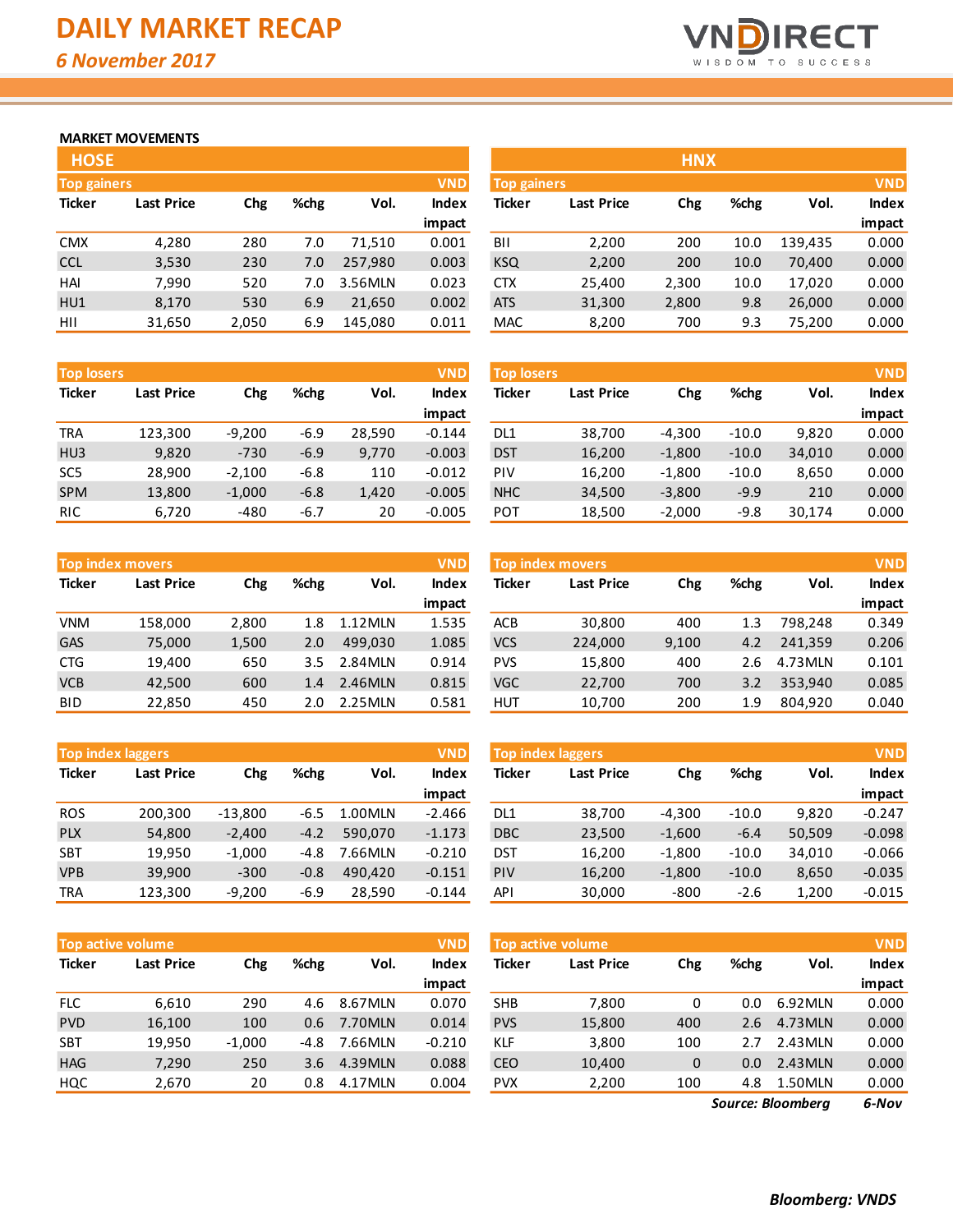

#### **FOREIGN ACTIVITIES**

| <b>Volume (Mn'shs)</b> | <b>HOSE</b> | d/d      | <b>HNX</b> |          | $d/d$ Value (VND'bn)  | <b>HOSE</b> | d/d    | <b>HNX</b> | d/d      |
|------------------------|-------------|----------|------------|----------|-----------------------|-------------|--------|------------|----------|
| <b>BUY</b>             | 26.3        | $-10.1%$ | 1.2        | $-30.5%$ | <b>BUY</b>            | 2.707.8     | 218.0% | 15.1       | $-42.7%$ |
| % of market            | 15.5%       |          | 3.4%       |          | % of market           | 43.4%       |        | 3.5%       |          |
| <b>SELL</b>            | 25.8        | 100.3%   | 1.0        | 4.3%     | <b>SELL</b>           | 2.684.2     | 674.9% | 10.8       | 41.2%    |
| % of market            | 15.2%       |          | 3.0%       |          | % of market           | 43.0%       |        | 2.5%       |          |
| <b>NET BUY (SELL)</b>  | 0.52        |          | 0.1        |          | <b>NET BUY (SELL)</b> | 23.6        |        | 4.3        |          |

*Source: HSX, HNX*



## **Foreign net buy/sell (30 days) in VND'bn**

#### **2017 ACCUMULATION**

| <b>Volume (Mln'shs)</b> |         | <b>HOSE % of 2016</b> |        |        | HNX % of 2016 Value (VND'bn) |           | <b>HOSE % of 2016</b> |         | HNX % of 2016 |
|-------------------------|---------|-----------------------|--------|--------|------------------------------|-----------|-----------------------|---------|---------------|
| <b>BUY</b>              | 2,376.3 | 96.5%                 | 339.6  | 86.1%  | <b>BUY</b>                   | 100,232.4 | 109.8%                | 7,097.6 | 114.0%        |
| % of market             | 6.1%    |                       | 2.9%   |        | % of market                  | 12.6%     |                       | 5.6%    |               |
| <b>SELL</b>             | 2,334.9 | 87.4%                 | 359.7  | 109.6% | <b>SELL</b>                  | 86,006.0  | 86.9%                 | 7,733.2 | 152.0%        |
| % of market             | 6.0%    |                       | 3.1%   |        | % of market                  | 10.8%     |                       | 6.1%    |               |
| <b>NET BUY (SELL)</b>   | 41.4    |                       | (20.1) |        | <b>NET BUY (SELL)</b>        | 14,226    |                       | (635.5) |               |

*Source: HSX, HNX*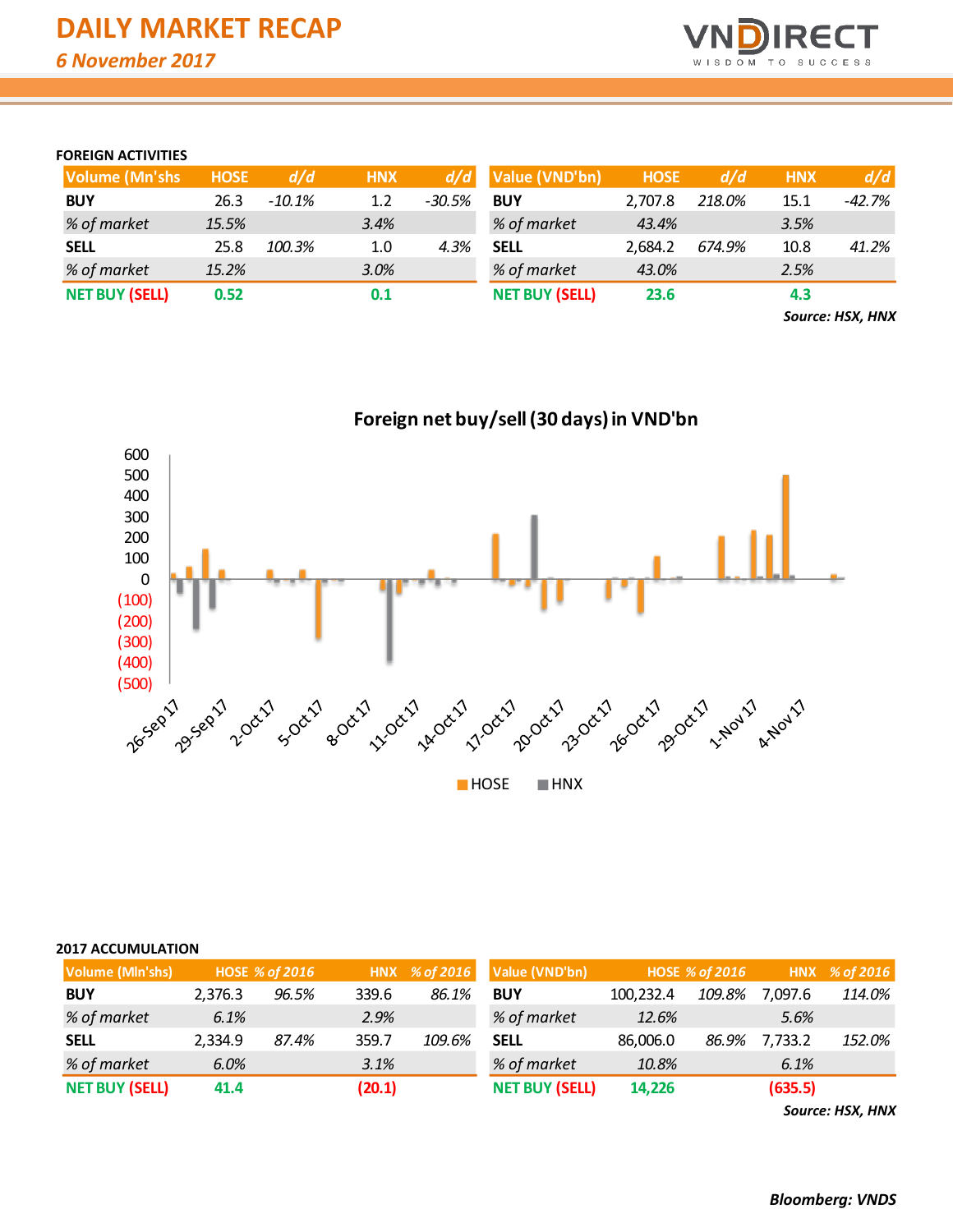

#### **FOREIGN ACTIVITIES**

|               |                               | <b>HOSE</b> |         |         |              |               |                               | <b>HNX</b> |      |       |              |
|---------------|-------------------------------|-------------|---------|---------|--------------|---------------|-------------------------------|------------|------|-------|--------------|
|               | Top buy by foreigners (value) |             |         |         | VND'bn       |               | Top buy by foreigners (value) |            |      |       | VND'bn       |
| <b>Ticker</b> | <b>Last Price</b>             | Chg         | %chg    | Value   | <b>Index</b> | <b>Ticker</b> | <b>Last Price</b>             | Chg        | %chg | Value | <b>Index</b> |
|               |                               |             |         |         | impact       |               |                               |            |      |       | impact       |
| <b>TRA</b>    | 123,300                       | $-9,200$    | $-6.94$ | 2,353.1 | $-0.144$     | VGC           | 22,700                        | 700        | 3.18 | 4.7   | 0.000        |
| <b>HPG</b>    | 36,900                        | 700         | 1.93    | 79.0    | 0.401        | <b>BCC</b>    | 6,600                         | 100        | 1.54 | 3.6   | 0.000        |
| <b>VNM</b>    | 158,000                       | 2,800       | 1.80    | 36.1    | 1.535        | <b>LHC</b>    | 60,000                        | 0          | 0.00 | 1.0   | 0.000        |
| <b>FPT</b>    | 51,400                        | 400         | 0.78    | 27.0    | 0.080        | <b>MAS</b>    | 89,600                        | 200        | 0.22 | 0.9   | 0.000        |
| <b>CII</b>    | 31,400                        | $-50$       | $-0.16$ | 15.4    | $-0.005$     | <b>HUT</b>    | 10,700                        | 200        | 1.90 | 0.8   | 0.000        |

|               | Top sell by foreigners (value)<br>VND'bn |          |       |         |                    |            | Top sell by foreigners (value) |     |      |       | <b>VND'bn</b>   |
|---------------|------------------------------------------|----------|-------|---------|--------------------|------------|--------------------------------|-----|------|-------|-----------------|
| <b>Ticker</b> | <b>Last Price</b>                        | Chg      | %chg  | Value   | <b>Index</b>       | Ticker     | <b>Last Price</b>              | Chg | %chg | Value | <b>Index</b>    |
| <b>TRA</b>    | 123.300                                  | $-9,200$ | -6.94 | 2,353.1 | impact<br>$-0.144$ | <b>BCC</b> | 6,600                          | 100 | 1.54 | 3.6   | impact<br>0.000 |
|               |                                          |          |       |         |                    |            |                                |     |      |       |                 |
| <b>HPG</b>    | 36,900                                   | 700      | 1.93  | 68.1    | 0.401              | <b>VGC</b> | 22,700                         | 700 | 3.18 | 2.4   | 0.000           |
| <b>MSN</b>    | 60,200                                   | 0        | 0.00  | 30.9    | 0.000              | <b>VCG</b> | 21,600                         | 200 | 0.93 | 0.8   | 0.000           |
| <b>FPT</b>    | 51,400                                   | 400      | 0.78  | 27.1    | 0.080              | <b>PVS</b> | 15,800                         | 400 | 2.60 | 0.6   | 0.000           |
| <b>VCB</b>    | 42,500                                   | 600      | 1.43  | 25.6    | 0.815              | <b>VNR</b> | 24,000                         | 0   | 0.00 | 0.4   | 0.000           |

|                 | Top net buy by foreigners (value) |        |      |       | VND'bn          | Top net buy by foreigners (value) |                   |          |         |       | VND'bn          |
|-----------------|-----------------------------------|--------|------|-------|-----------------|-----------------------------------|-------------------|----------|---------|-------|-----------------|
| <b>Ticker</b>   | Last Price                        | Chg    | %chg | Value | Index           | Ticker                            | <b>Last Price</b> | Chg      | %chg    | Value | <b>Index</b>    |
| NT <sub>2</sub> | 30.350                            | 250    | 0.83 | 14.4  | impact<br>0.027 | <b>VGC</b>                        | 22.700            | 700      | 3.18    | 2.3   | impact<br>0.000 |
|                 |                                   |        |      |       |                 |                                   |                   |          |         |       |                 |
| <b>VNM</b>      | 158,000                           | 2,800  | 1.80 | 12.1  | 1.535           | <b>HUT</b>                        | 10,700            | 200      | 1.90    | 0.8   | 0.000           |
| <b>HPG</b>      | 36.900                            | 700    | 1.93 | 10.9  | 0.401           | <b>MAS</b>                        | 89.600            | 200      | 0.22    | 0.8   | 0.000           |
| <b>BID</b>      | 22,850                            | 450    | 2.01 | 9.4   | 0.581           | <b>LHC</b>                        | 60,000            | 0        | 0.00    | 0.8   | 0.000           |
| <b>CTD</b>      | 238,000                           | 13,000 | 5.78 | 8.7   | 0.378           | DBC                               | 23,500            | $-1,600$ | $-6.37$ | 0.6   | 0.000           |

|               | Top net sell by foreigners (value) |             |      |         | VND'bn | Top net sell by foreigners (value) |            |        |         |         | <b>VND'bn</b> |
|---------------|------------------------------------|-------------|------|---------|--------|------------------------------------|------------|--------|---------|---------|---------------|
| <b>Ticker</b> | Last Price                         | Chg         | %chg | Value   | Index  | Ticker                             | Last Price | Chg    | %chg    | Value   | <b>Index</b>  |
|               |                                    |             |      |         | impact |                                    |            |        |         |         | impact        |
| <b>PVD</b>    | 16.100                             | 100         | 0.63 | $-20.9$ | 0.014  | VCG                                | 21,600     | 200    | 0.93    | $-0.77$ | 0.000         |
| <b>MSN</b>    | 60,200                             | $\mathbf 0$ | 0.00 | $-20.4$ | 0.000  | <b>PVS</b>                         | 15,800     | 400    | 2.60    | $-0.38$ | 0.000         |
| <b>VCB</b>    | 42.500                             | 600         | 1.43 | $-20.2$ | 0.815  | <b>PVX</b>                         | 2.200      | 100    | 4.76    | $-0.31$ | 0.000         |
| <b>HSG</b>    | 23,300                             | 800         | 3.56 | $-5.9$  | 0.106  | TV <sub>2</sub>                    | 167,800    | 3,400  | 2.07    | $-0.25$ | 0.000         |
| <b>KDC</b>    | 37,500                             | 200         | 0.54 | $-5.5$  | 0.019  | <b>DGC</b>                         | 32,200     | $-200$ | $-0.62$ | $-0.19$ | 0.000         |

*Source: Bloomberg, HOSE, HNX*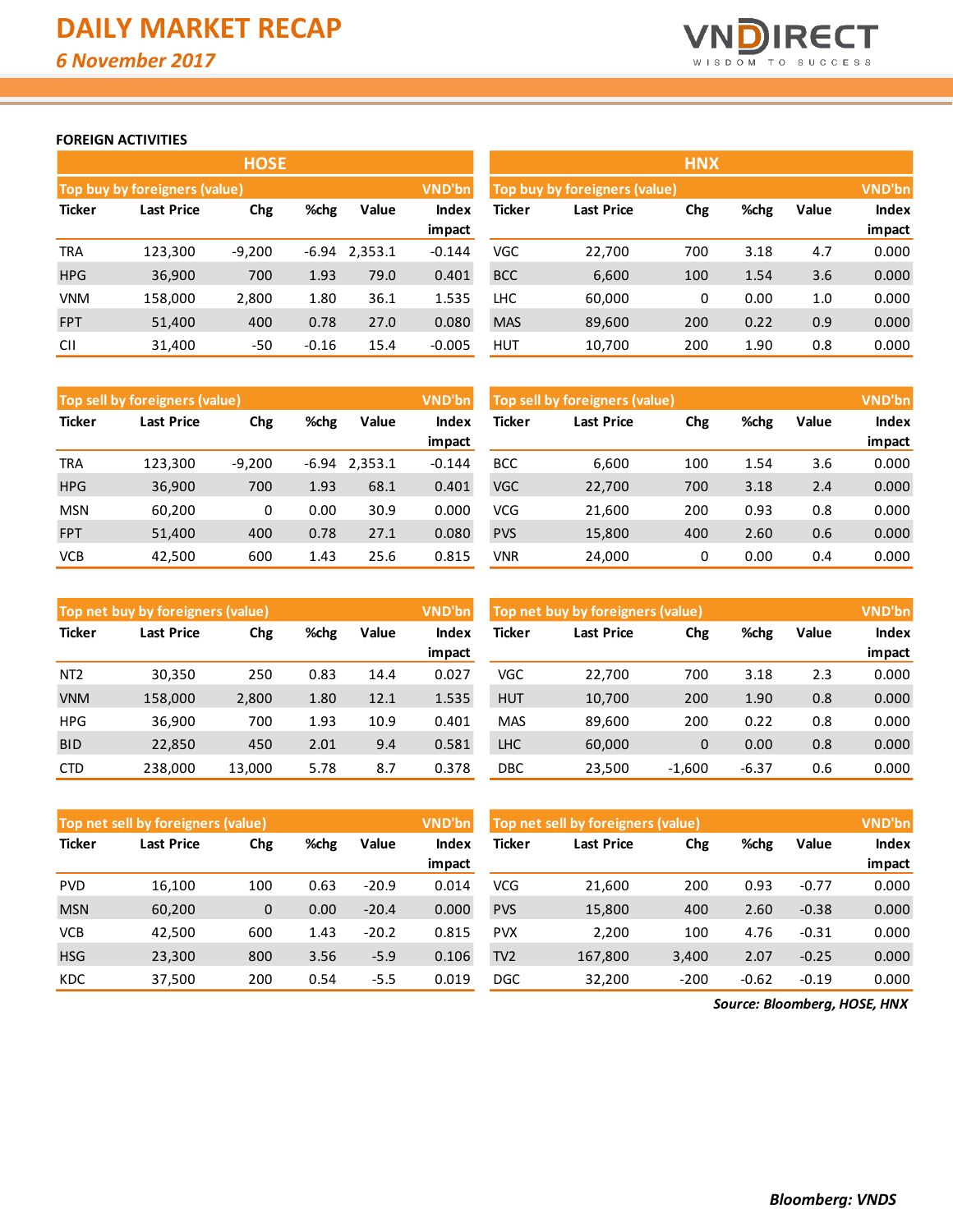

#### **TOP 60 MARKET CAP STOCKS SNAPSHOT ON HOSE**

| <u>No. Ticker</u>      | Price            |         | Price change (%)  |         |                |            | Mkt. Cap Outs. Vol. Float ratio |      | Avail. Fll Ave. daily vol. | P/E                      | P/B          | <b>ROE</b> | <b>ROA</b>    |
|------------------------|------------------|---------|-------------------|---------|----------------|------------|---------------------------------|------|----------------------------|--------------------------|--------------|------------|---------------|
|                        | <b>VND</b>       | 1M      | 3M                | 6M      | <b>US\$mln</b> | Mln'shs    | $\%$                            | %    | (30 days-shs)              | $\pmb{\times}$           | $\pmb{\chi}$ | $\%$       | $\frac{9}{6}$ |
| 1 VNM VM               | 158,000          | 6.0     | 2.6               | 7.8     | 10,083         | 1,451      | 57.9                            | 44.6 | 588,447                    | 24.6                     | 9.6          | 41.9       | 35.0          |
| 2 SAB VM               | 290,000          | 11.5    | 18.0              | 45.5    | 8,178          | 641        | 10.4                            | 39.1 | 29,953                     | 42.2                     | 12.5         | 31.7       | 20.3          |
| 3 VIC VM               | 60,500           | 15.0    | 35.8              | 49.8    | 7,017          | 2,638      | 52.3                            | 18.9 | 1,258,337                  | 47.1                     | 5.4          | 10.5       | 1.5           |
| 4 VCB VM               | 42,500           | 8.8     | 11.7              | 17.7    | 6,724          | 3,598      | 22.9                            | 9.4  | 2,220,167                  | 22.0                     | 2.8          | 13.7       | 1.0           |
| 5 GAS VM               | 75,000           | 10.6    | 19.0              | 37.4    | 6,310          | 1,913      | 4.2                             | 45.8 | 629,108                    | 16.2                     | 3.6          | 22.4       | 15.1          |
| 6 ROS VM               | 200,300          | 80.9    | 114.2             | 36.4    | 4,166          | 473        | 27.0                            | 47.3 | 1,918,683                  | 194.0                    | 19.4         | 11.7       | 7.4           |
| 7 BID VM               | 22,850           | 14.5    | 2.0               | 38.1    | 3,435          | 3,419      | 4.4                             | 27.9 | 2,153,815                  | 13.6                     | 1.8          | 13.0       | 0.6           |
| 8 VRE VM               | 40,550           | N/A     | N/A               | N/A     | 3,390          | 1,901      | 100.0                           | 28.8 | N/A                        | 19.5                     | 3.3          | 17.6       | 6.9           |
| 9 CTG VM               | 19,400           | 1.6     | $-2.8$            | 9.3     | 3,176          | 3,723      | 15.8                            | 0.0  | 1,385,220                  | 9.6                      | 1.2          | 12.2       | 0.8           |
| 10 MSN VM              | 60,200           | 5.4     | 40.8              | 39.7    | 3,039          | 1,148      | 43.9                            | 20.3 | 732,514                    | 31.7                     | 3.6          | 12.4       | 3.1           |
| 11 PLX VM              | 54,800           | $-11.2$ | $-13.8$           | 16.3    | 2,792          | 1,159      | 100.0                           | 10.9 | 338,881                    | 14.7                     | 3.3          | 22.8       | 7.7           |
| 12 VPB VM              | 39,900           | 7.3     | N/A               | N/A     | 2,627          | 1,497      | 89.9                            | 0.0  | 1,254,926                  | 8.9                      | 2.0          | 25.4       | 1.9           |
| 13 HPG VM              | 36,900           | $-5.0$  | 15.3              | 35.0    | 2,461          | 1,517      | 58.9                            | 9.5  | 3,631,993                  | 6.8                      | 1.9          | 31.5       | 19.7          |
| 14 VJC VM              | 113,500          | 7.8     | 27.2              | 22.4    | 2,253          | 451        | 64.7                            | 4.6  | 852,829                    | 18.2                     | 10.5         | 68.7       | 14.3          |
| 15 MBB VM              | 22,900           | $-0.9$  | 3.2               | 44.0    | 1,828          | 1,816      | 49.7                            | 0.0  | 3,709,435                  | 10.7                     | 1.5          | 14.8       | 1.4           |
| 16 MWG VM              | 127,000          | 8.1     | 19.2              | 47.7    | 1,718          | 308        | 73.2                            | 0.0  | 620,534                    | 19.6                     | 7.5          | 45.6       | 14.8          |
| 17 NVL VM              | 61,400           | 0.0     | $-8.8$            | $-11.7$ | 1,682          | 623        | 29.5                            | 40.3 | 1,603,106                  | 18.1                     | 4.0          | 23.1       | 5.3           |
| 18 BVH VM              | 51,100           | $-5.5$  | $-10.8$           | $-11.9$ | 1,529          | 680        | 29.1                            | 24.5 | 257,053                    | 26.7                     | 2.5          | 10.7       | 1.9           |
| 19 FPT VM              | 51,400           | 5.4     | 2.6               | 25.5    | 1,200          | 531        | 70.7                            | 0.0  | 1,040,438                  | 12.5                     | 2.6          | 22.0       | 7.7           |
| 20 BHN VM              | 109,100          | $-16.1$ | 39.0              | 31.4    | 1,112          | 232        | 100.0                           | 31.5 | 30,703                     | 33.7                     | 4.5          | 13.8       | 8.0           |
| 21 STB VM              | 11,200           | $-8.9$  | $-11.8$           | $-7.4$  | 888            | 1,804      | 94.6                            | 15.5 | 2,592,999                  | 29.5                     | 0.9          | 3.0        | 0.2           |
| 22 CTD VM              | 238,000          | 17.2    | 13.9              | 18.7    | 801            | 77         | 89.0                            | 1.9  | 84,362                     | 11.7                     | 2.7          | 28.2       | 14.6          |
| 23 EIB VM              | 11,400           | $-4.2$  | $-12.3$           | 2.7     | 616            | 1,229      | 75.6                            | 0.2  | 171,269                    | 26.7                     | 1.0          | 3.9        | 0.4           |
| 24 DHG VM              | 97,000           | $-7.9$  | $-14.8$           | 3.9     | 558            | 131        | 31.8                            | 0.2  | 182,040                    | 20.1                     | 4.5          | 23.2       | 19.4          |
| 25 PNJ VM              | 108,000          | $-2.3$  | 0.5               | 13.9    | 513            | 108        | 64.5                            | 0.0  | 260,062                    | 17.4                     | 4.3          | 28.9       | 16.4          |
| 26 SSI VM              | 23,100           | $-9.6$  | $-12.5$           | 2.7     | 498            | 490        | 57.0                            | 48.7 | 2,601,449                  | 12.4                     | 1.3          | 11.2       | 5.8           |
| 27 GMD VM              | 39,000           | $-10.3$ | $-6.1$            | 8.2     | 494            | 288        | 59.6                            | 0.0  | 829,210                    | 20.7                     | 1.8          | 7.0        | 4.1           |
| 28 SBT VM              | 19,950           | $-18.6$ | $-48.9$           | $-23.0$ | 489            | 557        | 72.0                            | 39.9 | 1,283,201                  | 16.4                     | 1.6          | 10.3       | 4.6           |
| 29 REE VM              | 33,250           | $-3.8$  | $-13.4$           | 13.5    | 453            | 310        | 48.3                            | 0.0  | 1,117,633                  | 6.3                      | 1.3          | 23.1       | 13.9          |
| 30 NT2 VM              | 30,350           | $7.2\,$ | 6.5               | 5.0     | 384            | 288        | 27.9                            | 28.0 | 431,814                    | 12.9                     | 1.9          | 14.4       | 6.7           |
| 31 KDH VM              | 26,000           | 3.2     | 4.5               | 16.6    | 384            | 336        | 56.7                            | 0.0  | 127,776                    |                          | 2.2          | 12.9       | 5.5           |
| 32 HSG VM              | 23,300           | $-17.2$ | $-15.6$           | $-17.9$ | 359            | 350        | 51.7                            | 23.5 | 2,756,391                  | 14.6<br>6.1              | 1.6          | 28.6       | 7.9           |
| 33 DPM VM              | 20,250           | $-10.8$ | $-12.5$           | $-12.9$ | 348            | 391        | 35.2                            | 27.8 | 428,433                    |                          | 1.0          | 8.8        | 7.2           |
| 34 VCI VM              | 64,900           | 10.2    | $7.1\,$           | N/A     | 342            | 120        | 91.6                            | 14.9 | 103,529                    | 11.8<br>16.8             | 5.6          | 31.9       | 12.1          |
| 35 CII VM              | 31,400           | $-3.5$  | $-5.6$            | $-17.9$ | 340            | 246        | 62.8                            | 9.7  | 1,015,785                  | 5.1                      |              | 36.0       | 10.3          |
|                        |                  |         | $-14.8$           | $-4.3$  | 339            |            | 49.8                            |      |                            |                          | 1.6          | 9.2        |               |
| 36 KDC VM<br>37 HBC VM | 37,500<br>54,900 | $-7.6$  |                   | 42.8    | 313            | 206        |                                 | 39.6 | 357,666<br>1,689,028       | 13.7<br>8.2              | 1.2<br>3.5   | 51.1       | 6.0           |
|                        | 31,650           | $-9.1$  | $-1.8$            |         |                | 130        | 71.0                            | 25.5 |                            |                          |              |            | 7.1           |
| 38 PDR VM              |                  | 3.1     | 9.5               | 36.5    | 309            | 222        | 38.3                            | 47.9 | 1,264,507                  | 17.4                     | 2.7          | 16.3       | 4.3           |
| 39 PPC VM<br>40 HAG VM | 21,200           | 5.5     | $-4.7$<br>$-20.2$ | 18.4    | 299<br>297     | 321<br>927 | 15.7                            | 32.4 | 150,567                    | 4.1                      | 1.2          | 32.1       | 18.1          |
|                        | 7,290            | $-12.1$ |                   | $-19.9$ |                |            | 61.3                            | 37.0 | 2,812,048                  | 11.6                     | 0.5          | 3.9        | 1.0           |
| 41 DCM VM              | 12,250           | $-11.6$ | $-14.9$           | $-14.6$ | 285            | 529        | 24.4                            | 46.4 | 1,396,152                  | 8.2                      | 1.1          | 13.3       | 6.6           |
| 42 HNG VM              | 8,440            | $-12.4$ | $-15.1$           | $-28.5$ | 285            | 767        | 35.1                            | 48.1 | 1,112,951                  | 8.2                      | 0.6          | 7.6        | 2.5           |
| 43 BMP VM              | 77,200           | 2.0     | 0.3               | $-23.8$ | 278            | 82         | 61.8                            | 56.2 | 337,426                    | 14.5                     | 2.6          | 18.3       | 15.5          |
| 44 PVD VM              | 16,100           | 15.0    | 3.5               | $-2.1$  | 271            | 383        | 48.1                            | 29.0 | 2,759,541                  | N/A                      | 0.5          | $-1.4$     | $-0.8$        |
| 45 KBC VM              | 13,050           | $-6.8$  | $-12.4$           | $-13.0$ | 270            | 470        | 75.2                            | 22.3 | 2,532,860                  | 10.6                     | 0.7          | 7.3        | 3.9           |
| 46 TCH VM              | 15,950           | $-2.4$  | $-5.1$            | $-21.4$ | 255            | 363        | 52.5                            | 48.5 | 1,230,095                  | 11.6                     | 1.3          | 16.6       | 15.1          |
| 47 DXG VM              | 18,000           | $-6.9$  | $-2.1$            | $-4.9$  | 237            | 300        | 71.5                            | 19.6 | 3,810,769                  | 6.3                      | 1.5          | 32.6       | 12.9          |
| 48 VCF VM              | 201,000          | 0.5     | 0.5               | 11.7    | 235            | 27         | 30.7                            | 19.3 | 562                        | 13.8                     | 2.3          | 18.3       | 12.9          |
| 49 HCM VM              | 41,200           | $-0.2$  | $-5.9$            | 25.2    | 235            | 130        | 38.0                            | 45.2 | 359,736                    | 12.0                     | 2.0          | 17.8       | 10.6          |
| 50 TRA VM              | 123,300          | 5.8     | 1.9               | 20.7    | 225            | 41         | 52.9                            | 0.9  | 38,735                     | 23.0                     | 4.9          | 22.4       | 16.5          |
| 51 HT1 VM              | 13,150           | $-10.5$ | $-27.3$           | $-40.8$ | 221            | 382        | 20.0                            | 43.5 | 322,309                    | 10.1                     | 1.0          | 10.0       | 4.3           |
| 52 TLG VM              | 98,800           | 0.8     | $-5.9$            | 22.4    | 216            | 50         | 25.6                            | 71.9 | 2,482                      | 20.7                     | 4.6          | 23.6       | 18.0          |
| 53 NKG VM              | 35,400           | $-0.4$  | 16.1              | 19.6    | 202            | 130        | 43.9                            | 53.9 | 466,958                    | 5.5                      | 1.7          | 38.7       | 9.3           |
| 54 LGC VM              | 23,000           | $-1.7$  | 5.3               | $-5.3$  | 195            | 193        | N/A                             | 4.0  | 943                        | 28.5                     | 1.8          | 6.3        | 1.8           |
| 55 NLG VM              | 27,800           | 4.9     | $-14.6$           | 8.0     | 192            | 157        | 56.3                            | 4.3  | 622,336                    | 8.3                      | 1.6          | 20.3       | 8.0           |
| 56 FLC VM              | 6,610            | $-10.6$ | $-8.2$            | $-10.2$ | 185            | 638        | 86.2                            | 39.9 | 14,527,000                 | 7.1                      | 0.5          | 7.2        | 3.1           |
| 57 PVT VM              | 14,950           | 2.7     | 3.1               | 17.7    | 185            | 281        | 48.9                            | 18.6 | 146,803                    | 11.9                     | 1.2          | 10.1       | 4.0           |
| 58 VHC VM              | 44,600           | $-13.4$ | $-13.2$           | $-14.4$ | 181            | 92         | 25.1                            | 61.7 | 58,451                     | 7.6                      | 1.5          | 20.8       | 11.2          |
| 59 GTN VM              | 16,450           | $-4.4$  | $-0.6$            | 0.6     | 181            | 250        | 18.4                            | 51.8 | 870,980 132.4              |                          | 1.5          | 1.3        | 0.9           |
| 60 PAN VM              | 34,900           | $-3.1$  | $-4.4$            | $-4.4$  | 181            | 118        | 59.8                            | 54.1 | 11,176                     | 9.8                      | 1.5          | 15.5       | 8.3           |
|                        |                  |         |                   |         |                |            |                                 |      |                            | <b>Source: Bloomberg</b> |              | $6-Nov$    |               |